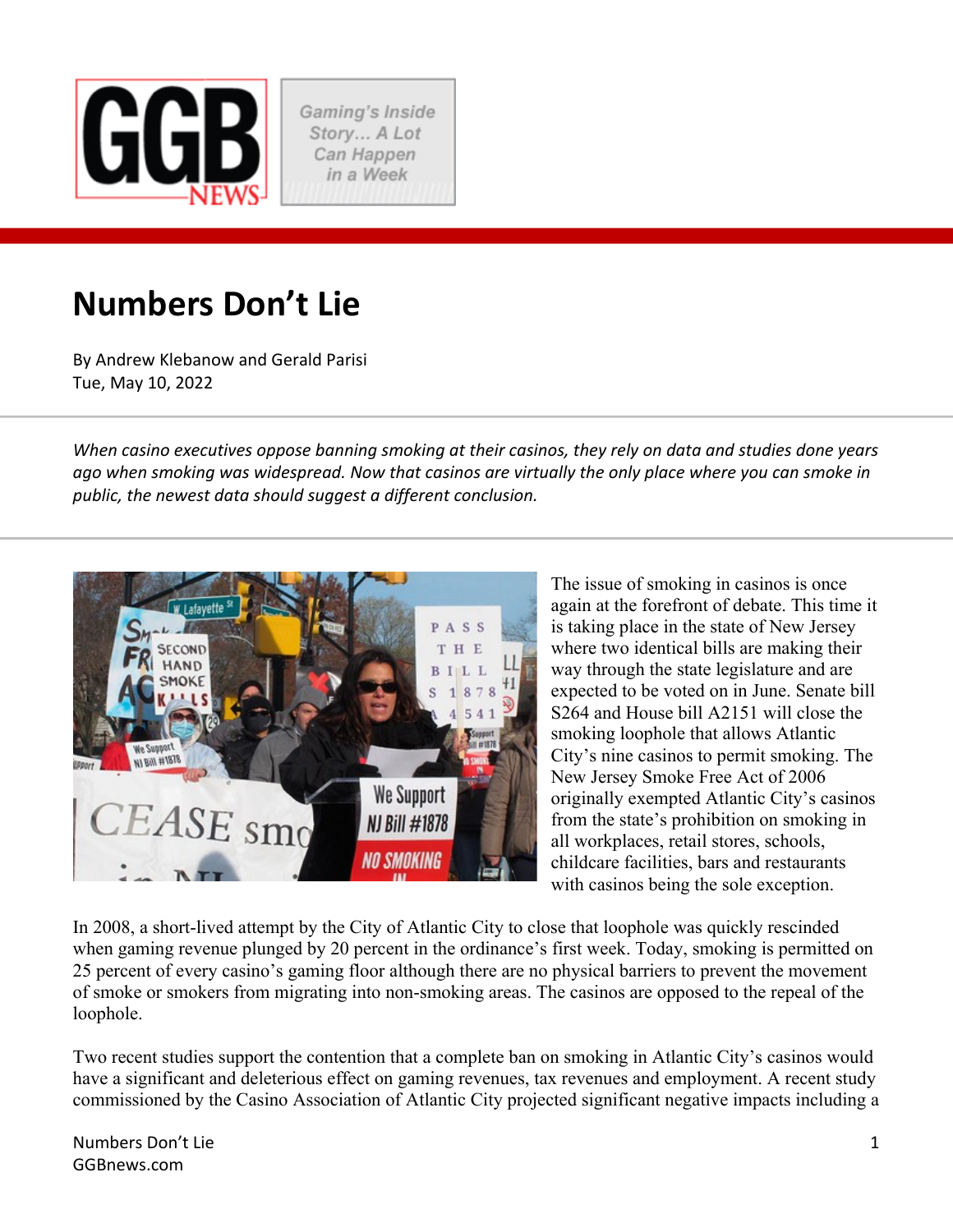drop of gaming revenue ranging from 4.2 percent to 10.9 percent. Non-gaming revenues would decline from 3.0 percent to 6.5 percent. The study further forecast that these declines would result in a net loss of 1,021 to 2,512 jobs.

The study relied on historical data including the impact of a smoking ban on Delaware's three casinos in 2002, a 2008 smoking ban on Illinois's casinos, and a 2015 prohibition on smoking in New Orleans' two casinos. In addition, the study used data from a 2008 Atlantic City Visitors Profile Study along with recent interviews with casino executives.

In May 2022, an industry update issued by an equity research firm that tracks the gaming industry predicted that a full smoking ban at Atlantic City casinos could negatively impact gaming revenue by as much as 20 percent to 25 percent. This study also evaluated the impact that various state-imposed smoking bans had on casino revenue performance including the 2008 ban in Illinois and its impact on Chicagoland casinos, the 2015 ban in New Orleans and its impact on Harrah's New Orleans, and the impact that a countywide smoking ban in 2015 had on the Mountaineer Casino in West Virginia.

## What We Long Thought About Smoking and Casinos

It has long been known that statewide smoking bans have had an immediate negative impact on gaming revenue. This was amply demonstrated in bans implemented in Delaware, Colorado, Illinois, Deadwood SD, and New Orleans, although those markets recovered in subsequent years, and their speed of recovery was based in part on available gaming options in nearby jurisdictions. It was also known that a slot machine in a smoking area generated more money than a machine in a non-smoking area. In fact, there is not a slot director on the planet that would have refuted that statement prior to the pandemic. Machine performance in smoking areas can be attributed to a number of factors including the larger assortment of popular game titles available in smoking zones, and the general belief that smokers are more avid slot players than nonsmokers.

Then came Covid.

# What We Learned Early in the Pandemic

At the outset of the pandemic in March 2020, casino operators, state health authorities, and Indian tribes worked to improve gaming environments that would allow patrons to safely return. As casinos began to reopen, many chose to institute smoking bans in order to accommodate state mask mandates. By the end of 2020, 160 Indian casinos across the United States implemented smoking bans in their casinos including Foxwoods Resort Casino and Mohegan Sun in Connecticut.

By the end of 2021, several tribes announced those smoking bans would be permanent. These included the Ho Chunk Nation, operator of five casinos in Wisconsin; the Forest County Potawatomi, operator of the Potawatomi Casino & Hotel in Milwaukee; the Navajo Nation, operator of four casinos in New Mexico and Arizona; and the Eastern Band of Cherokee Indians, owner of two casino resorts in North Carolina.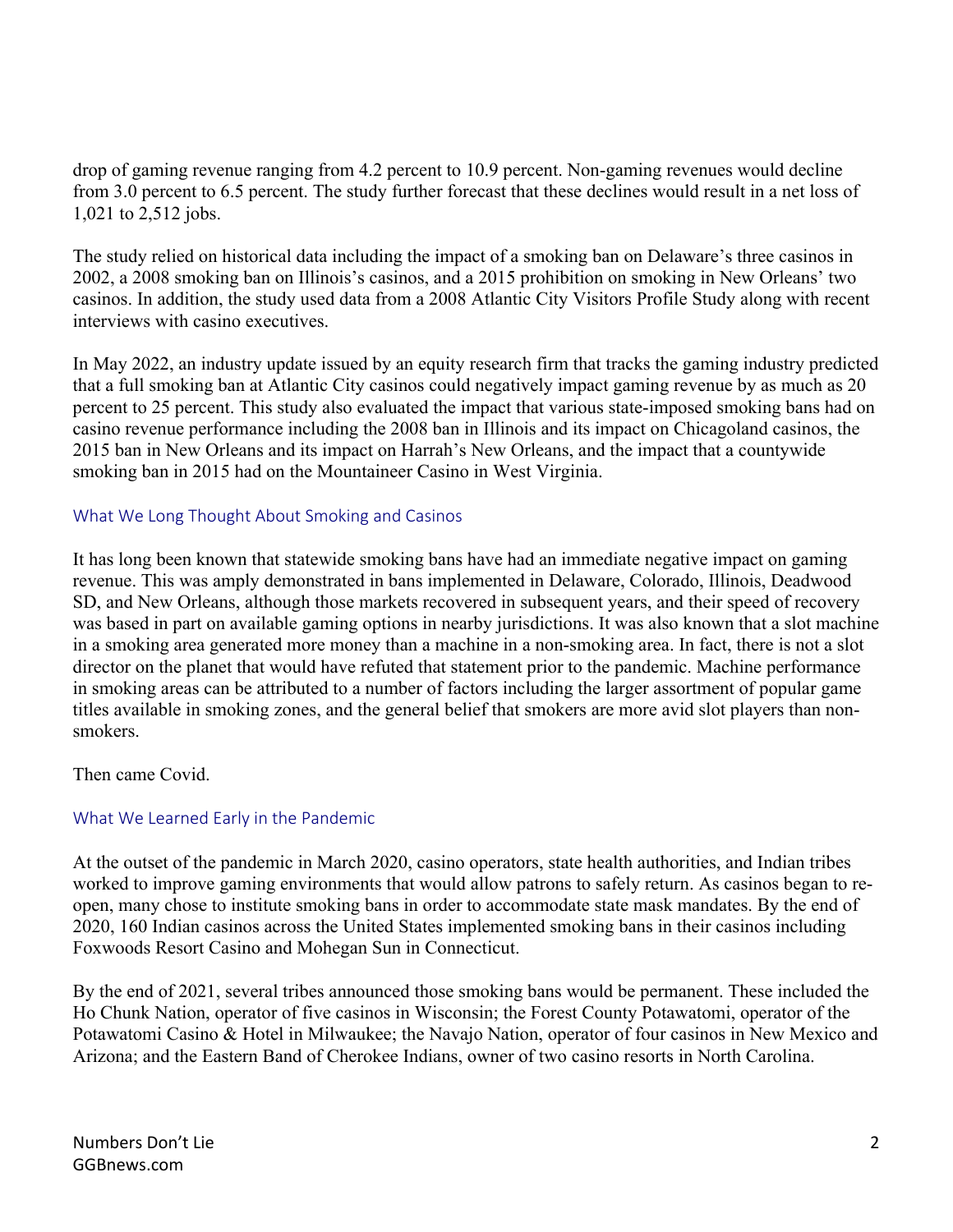## The MMRC Research Study

| Primary Reason for Choosing a Casino     |                     |  |  |  |  |  |  |  |  |
|------------------------------------------|---------------------|--|--|--|--|--|--|--|--|
| $N =$<br><b>Primary Selection Factor</b> | Total<br>1,481<br>% |  |  |  |  |  |  |  |  |
| Location/Closest casino/home             | 32                  |  |  |  |  |  |  |  |  |
| Smoking Is Not Allowed                   | 26                  |  |  |  |  |  |  |  |  |
| Complimentary Hotel Room                 | 9                   |  |  |  |  |  |  |  |  |
| Other                                    | 8                   |  |  |  |  |  |  |  |  |
| Free Play Offers                         | 7                   |  |  |  |  |  |  |  |  |
| Competitive Gaming Machines              | 6                   |  |  |  |  |  |  |  |  |
| Competitive Player's Rewards Program     | 5                   |  |  |  |  |  |  |  |  |
| <b>Smoking Is Allowed</b>                | 4                   |  |  |  |  |  |  |  |  |
| Food Offers                              | 2                   |  |  |  |  |  |  |  |  |
| 2x or 3x Point Days                      |                     |  |  |  |  |  |  |  |  |
| Complimentary Shows                      | < 1                 |  |  |  |  |  |  |  |  |
| Source: MMRC                             |                     |  |  |  |  |  |  |  |  |

In 2021, Mike Meczka of Meczka Market Research/Consulting (MMRC), the gaming industry's foremost research provider, presented the results of a research study conducted among gamblers in the Pacific Northwest to gauge their opinions regarding smoking, post-lockdown. The results, first made public at the NIGA conference in Las Vegas in 2021 revealed that the importance of smoking had diminished dramatically in light of the pandemic. The study found that "location, proximate to one's home" was the primary reason people chose a particular property (32 percent), followed by "smoking is not allowed" (26 percent). "Smoking is allowed" was cited as a primary reason among only 4 percent of the sample.

#### The Pennsylvania Story

While market research is important in understanding shifts in consumer attitudes towards smoking, it does not measure the impact of those attitudes on actual property performance. A more accurate measure is gaming revenue performance in markets and properties that have implemented smoking bans and how their performance compared to nearby properties that did not have smoking bans in place. Two markets in eastern Pennsylvania offer a good comparison.

In June of 2020, casinos in Pennsylvania re-opened with mask mandates and property-wide smoking prohibitions in place. In June of 2021, those smoking bans were lifted. Two casinos, the Mount Airy Casino Resort in Mount Pocono, and Parx Casino in Bensalem chose to keep their smoking bans in place.

In order to better compare individual property performance for the periods pre and post smoking bans, the authors looked at four distinct operating periods. Period 1 includes gaming revenue from July 2018 through February 2019. Period 2 includes gaming revenue from July 2019 through February of 2020 (the last full month prior to the start of the pandemic). Period 3 includes July 2020 through February of 2021 (the height of the pandemic), and Period 4 includes July 2021 through February 2022, the eight-month period after the state-mandated smoking ban was lifted.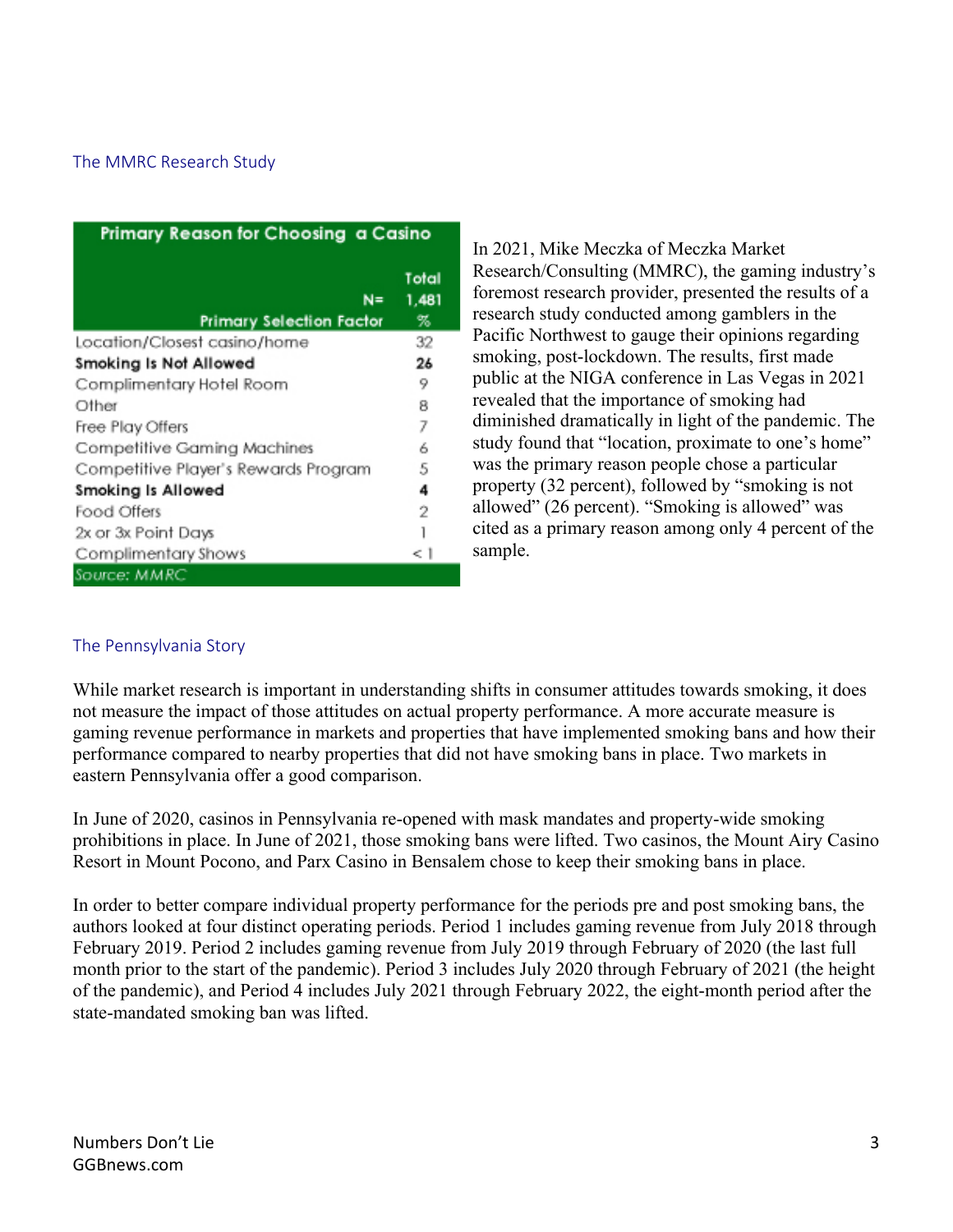# The Poconos Market

Mount Airy Lodge and Casino competes with Mohegan Pocono, both located in northeast Pennsylvania, approximately forty miles apart. They compete for a share of the greater Scranton/Stroudsburg/Wilkes Barre/Binghamton gaming market. When the smoking ban was lifted, Mohegan Pocono chose to rescind the smoking ban while Mount Airy kept the ban in place.

Looking at the table below, the far right column compares Period 4 (July 2021-February 2022) to Period 2 (July 2019-February 2020). In Period 4, Mount Airy experienced a 0.4 percent increase in gaming revenue while Mohegan Pocono saw a 1.7 percent decline in net gaming revenue.

| Mohegan Pocono vs. Mount Airy - Net Gaming Revenue Summary |                                     |         |  |  |                                                                              |                             |  |  |                                                        |          |       |         |
|------------------------------------------------------------|-------------------------------------|---------|--|--|------------------------------------------------------------------------------|-----------------------------|--|--|--------------------------------------------------------|----------|-------|---------|
| <b>REVENUE IN MILLIONS</b>                                 | Period 1 Period 2 Period 3 Period 4 |         |  |  | Jul '18 - Jul '19 - Jul '20 - Jul '21 -<br>Feb'19 Feb'20 Feb'21 Feb'22 P2vP1 |                             |  |  | <b>Percentage Change</b><br>P4 v P2<br>P3 v P2 P4 v P3 |          |       |         |
| Mohegan                                                    |                                     |         |  |  |                                                                              | \$ 148 \$ 150 \$ 102 \$ 148 |  |  | 1.7%                                                   | $-32.0%$ | 44.6% | $-1.7%$ |
| Mount Airy                                                 |                                     | S 124 S |  |  |                                                                              | 123 \$ 110 \$ 123           |  |  | $-1.0%$                                                | $-10.8%$ | 12.6% | 0.4%    |
| Source: C3 GAMING. Pennsylvania Gamina Control Board       |                                     |         |  |  |                                                                              |                             |  |  |                                                        |          |       |         |

If smoking was a deciding factor in why people chose a particular casino, it was not evident in these properties' most recent performance. In fact, it appears that the non-smoking property was able to gain a modest amount of market share over its primary competitor that chose to reinstitute smoking.

#### The Greater Philadelphia Market

The greater Philadelphia casino market is comprised of Parx Casino in Bensalem, Valley Forge Casino Resort in King of Prussia, Harrah's Philadelphia in Chester, Rivers Casino Philadelphia, and Live! Casino & Hotel, with the last two located within the city limits of Philadelphia.

Two issues make it difficult to get a clean comparison of individual property performance. First, Live! Casino Philadelphia opened in January of 2021. A new casino normally attracts gamers from other properties, causing a shift in market share. Second, the City of Philadelphia re-instituted its mask mandate and smoking ban on August 11, 2021, which in turn forced Rivers and Live! Casino to once again prohibit smoking until March 7, 2022.

Harrah's Chester, located outside of the city limits, did not have to comply with the smoking ban, and continued to allow patrons to smoke from June 28, 2021 until now. Likewise, the Valley Forge Casino also allowed smoking in their casino after the state lifted their ban in 2021. The Parx Casino decided to keep their smoking ban in place and continues to do so.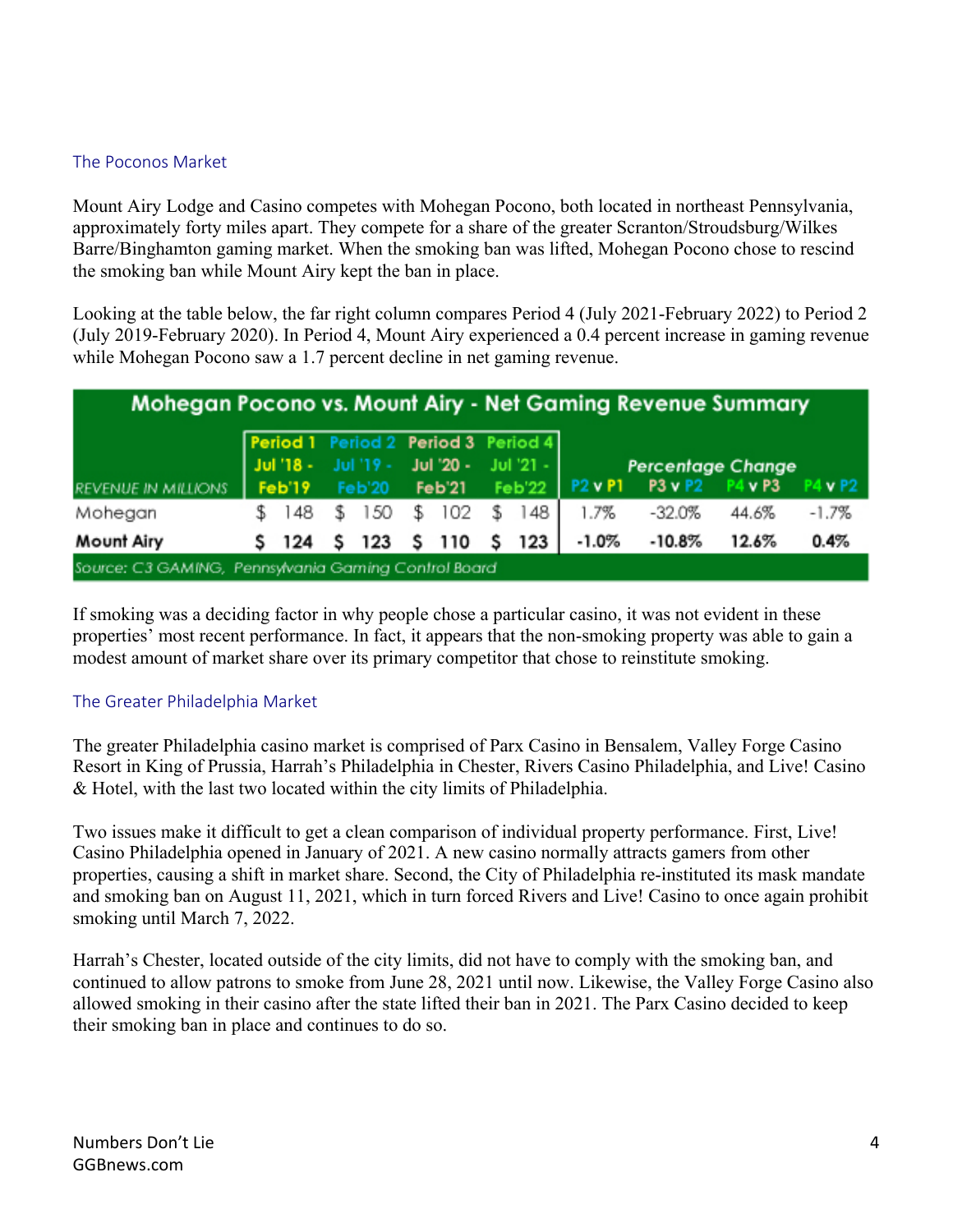| <b>Philadelphia Market - Net Gaming Revenue Summary</b> |                     |                          |                     |     |                     |     |                     |     |                |                                     |                 |          |  |
|---------------------------------------------------------|---------------------|--------------------------|---------------------|-----|---------------------|-----|---------------------|-----|----------------|-------------------------------------|-----------------|----------|--|
|                                                         | Period 1            |                          | Period <sub>2</sub> |     | Period 3            |     | Period 4            |     |                |                                     |                 |          |  |
| <b>REVENUE IN MILLIONS</b>                              | Jul '18 -<br>Feb'19 |                          | Jul '19 -<br>Feb'20 |     | Jul '20 -<br>Feb'21 |     | Jul '21 -<br>Feb'22 |     | <b>P2 v P1</b> | <b>Percentage Change</b><br>P3 v P2 | v <sub>P3</sub> | vP2      |  |
| Parx                                                    | s                   | 397                      | s                   | 412 | s                   | 330 | s                   | 412 | 3.8%           | $-19.9%$                            | 24.9%           | $0.0\%$  |  |
| Valley Forge                                            | \$                  | 86                       | \$                  | 95  | \$                  | 67  | \$                  | 92  | 10.3%          | $-29.4%$                            | 37.5%           | $-2.9\%$ |  |
| Harrah's                                                | \$                  | 167                      | S.                  | 164 | \$                  | 128 | \$                  | 124 | $-1.6%$        | $-22.0%$                            | $-3.1%$         | $-24.5%$ |  |
| Rivers                                                  |                     | 201                      | S.                  | 204 | \$                  | 108 | \$                  | 50  | 1.6%           | $-47.3%$                            | 38.9%           | $-26.8%$ |  |
| Live!                                                   | \$                  | $\overline{\phantom{a}}$ | \$                  | -   | \$                  | 19  | \$                  | 139 | n/a            | n/a                                 | 626.6%          | n/a      |  |
| <b>Market Total</b>                                     | s                   | 851                      | s                   | 876 | s                   | 652 | s                   | 917 | 2.9%           | $-25.5%$                            | 40.6%           | 4.7%     |  |
| Source: C3 GAMING, Pennsylvania Gaming Control Board    |                     |                          |                     |     |                     |     |                     |     |                |                                     |                 |          |  |

The table below again divided each property's performance into four distinct eight month periods.

Both Parx and the Valley Forge Casino are located in suburban areas north of Philadelphia and are approximately 30 minutes apart by car, and compete for the same northern suburban market. Comparing Period 4 (July 2021-February 2022 to Period 2 (July 2019 – February 2020), Parx's gaming revenue remained flat while Valley Forge declined 2.9 percent. It would appear that smokers did not leave Parx in droves to play at Valley Forge.

Harrah's Chester is located on the southern edge of Philadelphia, an approximate twenty minute drive from Live! Philadelphia. Harrah's Chester and Rivers were significantly impacted by the opening of Live! Casino. Nonetheless, Harrah's was not able to stem a near identical percent decline in net gaming revenue as Rivers despite offering a smoking environment. Smokers from Philadelphia did not flee to the smoking property even though it was available twenty minutes away.

# More Recent Events

On April 29, 2022, Rivers Casino Philadelphia, the third highest performing property in the state, announced that it would voluntarily ban smoking on its property effective immediately.

With few exceptions, Indian casinos are not obligated to publicly disclose gaming revenues and few in fact do so. Some tribes do report per capita distributions, the lion's share of which are derived from gaming revenues. In May 2022, the Eastern Band of Cherokee Indians, operators of Harrah's Cherokee Casino Resort reported its semi-annual per capita distribution per enrolled member. For the months October 2021- March 2022 (all smoke-free), the distribution was the highest amount ever recorded for the same prior year periods. It exceeded the June 2019 amount (pre-pandemic while smoking was still permitted in its casinos) by 22.1 percent. It tracked with the amount distributed in December 2021, which covered the months April 2021-September 2021 (all smoke free). That distribution was up 22.5 percent over the December 2019 period when smoking was still permitted.